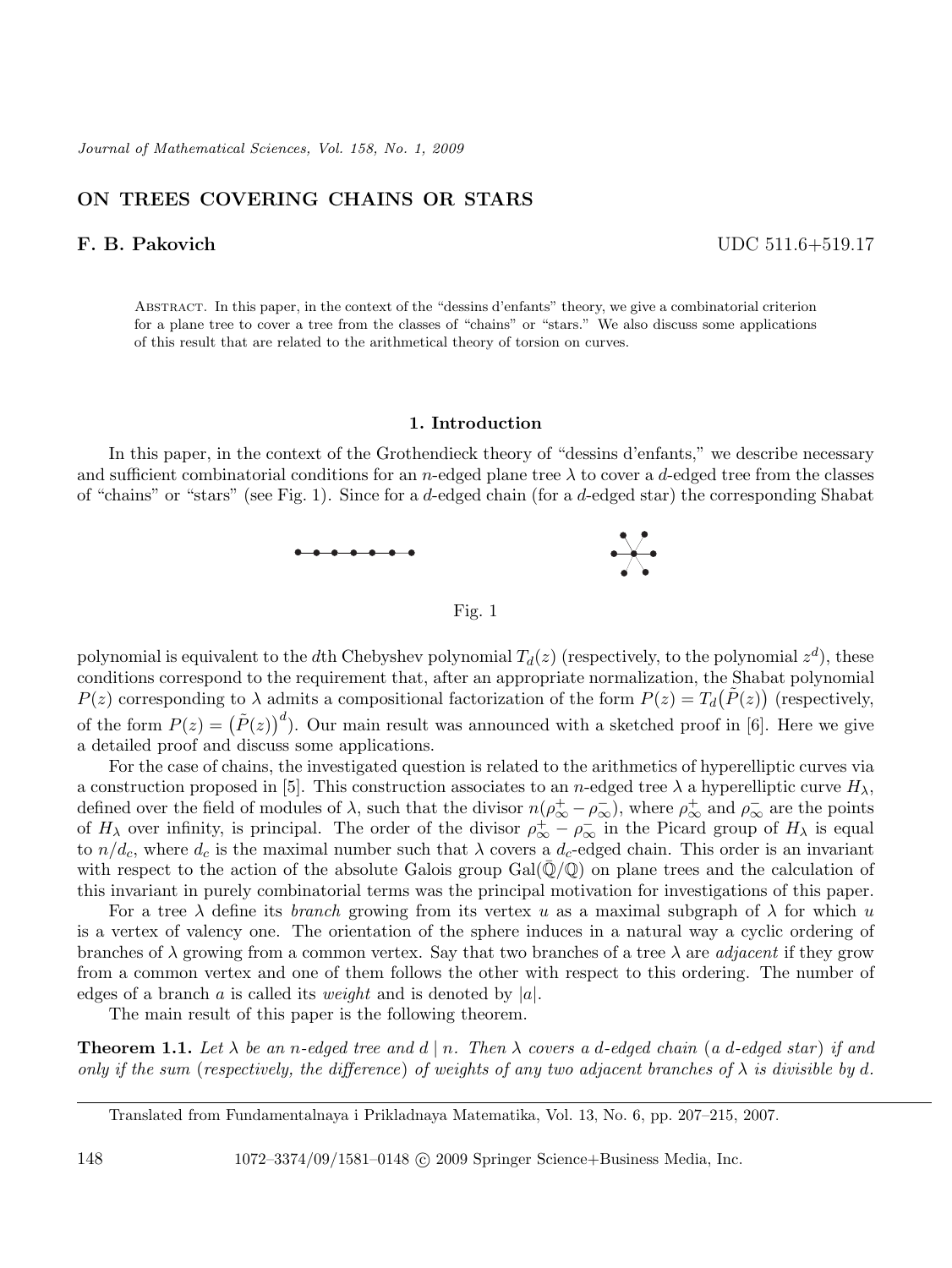It is not hard to see that for an n-edged tree  $\lambda$  a number  $d_c$  (a number  $d_s$ ) such that  $\lambda$  covers a  $d_c$ -edged chain (respectively, a  $d_s$ -edged star) is an invariant with respect to the action of the group Gal( $\mathbb{Q}/\mathbb{Q}$ ) on trees. Theorem 1.1 provides a purely combinatorial description of these invariants.

**Corollary 1.1.** For a tree  $\lambda$ , the invariant  $d_c$  ( $d_s$ ) is equal to the greatest common divisor of all sums  $|a| + |b|$  (*respectively, differences*  $|a| - |b|$ ) *such that* a and b are adjacent branches of  $\lambda$ .

This paper is structured as follows. First, we recall a construction from [5] that explains the algebro-geometric meaning of the invariant  $d_c$  and discuss some situations in which Theorem 1.1 and Corollary 1.1 may be useful. Then we give conditions for a unicellular dessin  $\lambda$  to cover another unicellular dessin, or to be a chain or a star, in terms of the arithmetical properties of the canonical involution of oriented edges of  $\lambda$ . Finally, we prove Theorem 1.1 and discuss some of its particular cases.

Throughout this paper, we will freely use the standard definitions and results of the "Dessins d'enfants" theory (see, e.g.,  $[7, 8]$ ). Note that in contrast to  $[5]$  we will assume that all dessins and Belyi functions considered below are clean.

### **2. Plane Trees and Hyperelliptic Curves**

In this section, we recall a construction from [5] that associates to an n-edged tree  $\lambda$  with the field of modules  $k_{\lambda}$  a hyperelliptic curve  $H_{\lambda}$  defined over  $k_{\lambda}$  such that the divisor  $n(\rho_{\infty}^+ - \rho_{\infty}^-)$ , where  $\rho_{\infty}^+$  and  $\rho_{\infty}^$ are the points of  $H_{\lambda}$  over infinity, is principal.

Let  $\lambda$  be a tree and let  $\beta(z)$  be a polynomial from the corresponding equivalence class of Belyi functions. Set

$$
H_{\lambda}: w^2 = R(z),
$$

where  $R(z)$  is a monic polynomial whose (simple) roots are zeroes of odd multiplicity of the polynomial  $\beta(z)$ . In other words, if we identify  $\lambda$  with the preimage of the segment [0, 1] under the map  $\beta(z): \mathbb{CP}^1 \to \mathbb{CP}^1$ , then roots of  $R(z)$  coincide with vertices of odd valency of  $\lambda$ .

**Proposition 2.1** ([5]). For an n-edged tree  $\lambda$  the curve  $H_{\lambda}$  is defined over  $k_{\lambda}$  and the divisor  $n(\rho_{\infty}^+ - \rho_{\infty}^-)$ *is principal. Furthermore, the order of the divisor*  $\rho^+_{\infty} - \rho^-_{\infty}$  *in the Picard group of*  $H_{\lambda}$  *is equal to*  $n/d_c$ , *where*  $d_c$  *is a maximal number such that*  $\lambda$  *covers a*  $d_c$ *-edged chain.* 

In order to make Proposition 2.1 useful, it is important to have an expression for the order of the divisor  $\rho_{\infty}^+ - \rho_{\infty}^-$  in the Picard group of  $H_{\lambda}$  in purely combinatorial terms, and Corollary 1.1 provides such an expression. Below we briefly discuss some applications of Proposition 2.1.

For any tree  $\lambda$ , the total number of vertices of odd valency  $o_\lambda$  is even and  $o_\lambda = 2$  if and only if  $\lambda$  is a chain. Furthermore, for the genus  $g_{\lambda}$  of  $H_{\lambda}$ , the formula  $g_{\lambda} = (\rho_{\lambda} - 2)/2$  holds. So, the first interesting examples to which the construction above is applicable are the trees with four vertices of odd valency. This class consists of trees homeomorphic either to the letter X or to the letter Y (see Fig. 2) and leads to elliptic curves. Note that after passage to the Weierstrass canonical form, the divisor  $\rho^+_{\infty} - \rho^-_{\infty}$  transforms to a point  $(A, B)$  of finite order on  $H_{\lambda}$  such that  $A, B \in k_{\lambda}$ .

For instance [5], the 5-edged Y-tree  $\lambda_1$  shown in Fig. 2 leads to the point (21, −243) of order 5 on the curve  $w^2 = 4v^3 + 540v + 10665$ . On the other hand, the 6-edged X-tree  $\lambda_2$  leads to the point  $(3, -16)$  on the curve  $w^2 = 4v^3 + 84v - 104$ . In the last case, the order of the corresponding point is equal to 3 since Theorem 1.1 implies that  $d_c(\lambda_2) = 2$ .



Fig. 2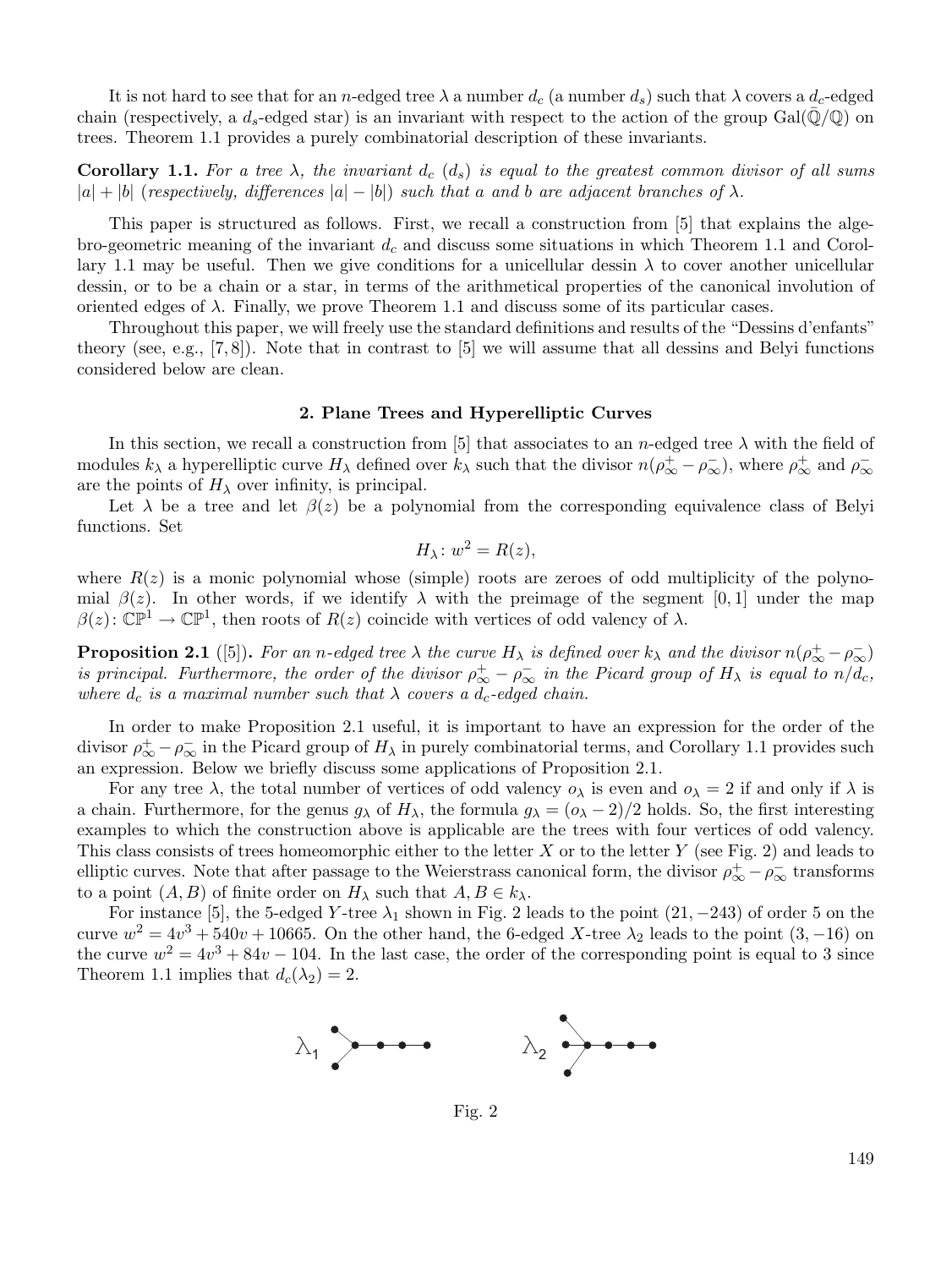Proposition 2.1 permits us to use for the study of  $X$ - and Y-trees the well-developed arithmetical theory of elliptic curves. For example, in [5], as a corollary of a description of groups  $E(\mathbb{Q})_{\text{tors}}$  for elliptic curves over  $\mathbb Q$  given by Mazur [3], a complete list of Y-trees defined over  $\mathbb Q$  was obtained. More generally, using the result of Merel [4], one can provide a *lower* bound for the degree of the field of modules of an X- or a Y-tree which depends only on the invariant  $d_c$  (see [5]).

Another interesting application of Proposition 2.1 is a method for finding examples of rational divisors of finite order on curves defined over  $\mathbb Q$  (or, more generally, over number fields) with  $q > 1$ . Since, for curves with  $g > 1$ , results similar to those of Mazur and Merel do not exist, it is interesting how big such an order can be with respect to g (see, e.g., [1, 2]). Using Proposition 2.1 and certain series of trees, one can obtain, for instance, the following result [5]: for any m from the interval  $q + 1 \le m \le 2q + 1$  there exists a hyperelliptic curve of genus g defined over  $\mathbb Q$  with a rational divisor of order m. Note that in order to establish this result we do not have to calculate Belyi functions; all the information needed can be obtained from the combinatorial analysis of corresponding trees.

## **3. Conditions for a Unicellular Dessin to Cover Another Unicellular Dessin, or to Be a Chain or a Star**

Recall that an *edge rotation group*  $ER(\lambda)$  of a dessin  $\lambda$  is a permutation group of oriented edges of  $\lambda$  generated by two permutations  $\rho_0$  and  $\rho_1$ . The permutation  $\rho_0$  cyclically permutes oriented edges of  $\lambda$  around the vertices from which they go out in the order induced by the orientation of the ambient surface, and the permutation  $\rho_1$  reverses the orientation of edges. Clearly,  $ER(\lambda)$  can be identified with the monodromy group of a Belyi function corresponding to  $\lambda$ .

Let  $\lambda$  be an *n*-edged unicellular dessin. Then the permutation  $\rho_0 \rho_1$  is a cycle of length 2*n*. We associate with  $\lambda$  a permutation  $\varphi_{\lambda} \subset S_{2n}$  according to the following rule: enumerate oriented edges of  $\lambda$ by the numbers  $0, 1, \ldots, 2n - 1$  in such a way that the cycle  $\rho_0 \rho_1$  coincides with the cycle  $(0 1 \ldots 2n - 1)$ and set  $\varphi_{\lambda}(i) = \rho_1(i)$ . Thus,  $\varphi_{\lambda}$  coincides with  $\rho_1$  but we use a special notation to stress the fact that oriented edges of  $\lambda$  are numerated in a specific way. Note that  $\varphi_{\lambda}$  is a fixed-point-free involution defined up to a conjugation by some power of the cycle  $(0 1 ... 2n - 1)$ . Conversely, starting from a fixed-point-free involution  $\varphi_{\lambda}$  defined on the set  $\{0, 1, \ldots, 2n-1\}$ , we can construct an *n*-edged unicellular dessin as follows: enumerate in the counterclockwise direction the edges of a 2n-gon by the numbers  $0, 1, \ldots, 2n-1$ and glue them along  $\varphi_{\lambda}$ . Two such involutions correspond to the same dessin if and only if they are conjugated by some power of the cycle  $(0 1 ... 2n - 1)$ .

It is convenient to define the involution  $\varphi_\lambda$  on the whole set Z setting the value of  $\varphi_\lambda(j)$ , for  $j = 2nl + \tilde{j}$ , where  $l, \tilde{j} \in \mathbb{Z}, 0 \leq \tilde{j} \leq 2n-1$ , equal to  $2nl + \varphi_{\lambda}(\tilde{j})$ .

**Proposition 3.1.** Let  $\lambda$  be an n-edged unicellular dessin and d | n. Then  $\lambda$  covers a d-edged dessin  $\mu$  if *and only if*

$$
\varphi_{\lambda}(i+2d) \equiv \varphi_{\lambda}(i) \pmod{2d} \text{ and } \varphi_{\lambda}(i) \not\equiv i \pmod{2d} \tag{1}
$$

*for any*  $i \in \mathbb{Z}$ . Furthermore, if the conditions above are satisfied, then  $\mu$  is also unicellular and is defined *uniquely by the condition*  $\varphi_{\mu}(i) \equiv \varphi_{\lambda}(i) \pmod{2d}$ .

*Proof.* Indeed, an *n*-edged dessin  $\lambda$  covers a d-edged dessin  $\mu$  if and only if  $ER(\lambda)$  has an imprimitivity system  $\Omega$  with 2d blocks such that a permutation induced by  $\varphi_{\lambda}$  on the set of blocks of  $\Omega$  has no fixed points. Since  $ER(\lambda)$  contains the cycle  $(0 1 ... 2n-1)$ , such an imprimitivity system should be a collection of the sets  $A_i$ ,  $0 \le i \le 2d-1$ , where  $A_i$  consists of numbers congruent to i modulo 2d. Moreover, since the permutations  $(0 1 ... 2n - 1)$  and  $\rho_1 = \varphi_\lambda$  generate  $\text{ER}(\lambda)$ , the collection  $A_i$ ,  $0 \le i \le 2d - 1$ , is an imprimitivity system if and only if  $\varphi_{\lambda}(A_i) = A_{\varphi(i)}$  for all  $i, 0 \le i \le 2d - 1$ . This condition is equivalent to the first condition of the proposition. The second condition of the proposition is equivalent to the requirement that the permutation of the set of blocks of  $\Omega$  induced by  $\varphi_{\lambda}$  has no fixed points.  $\Box$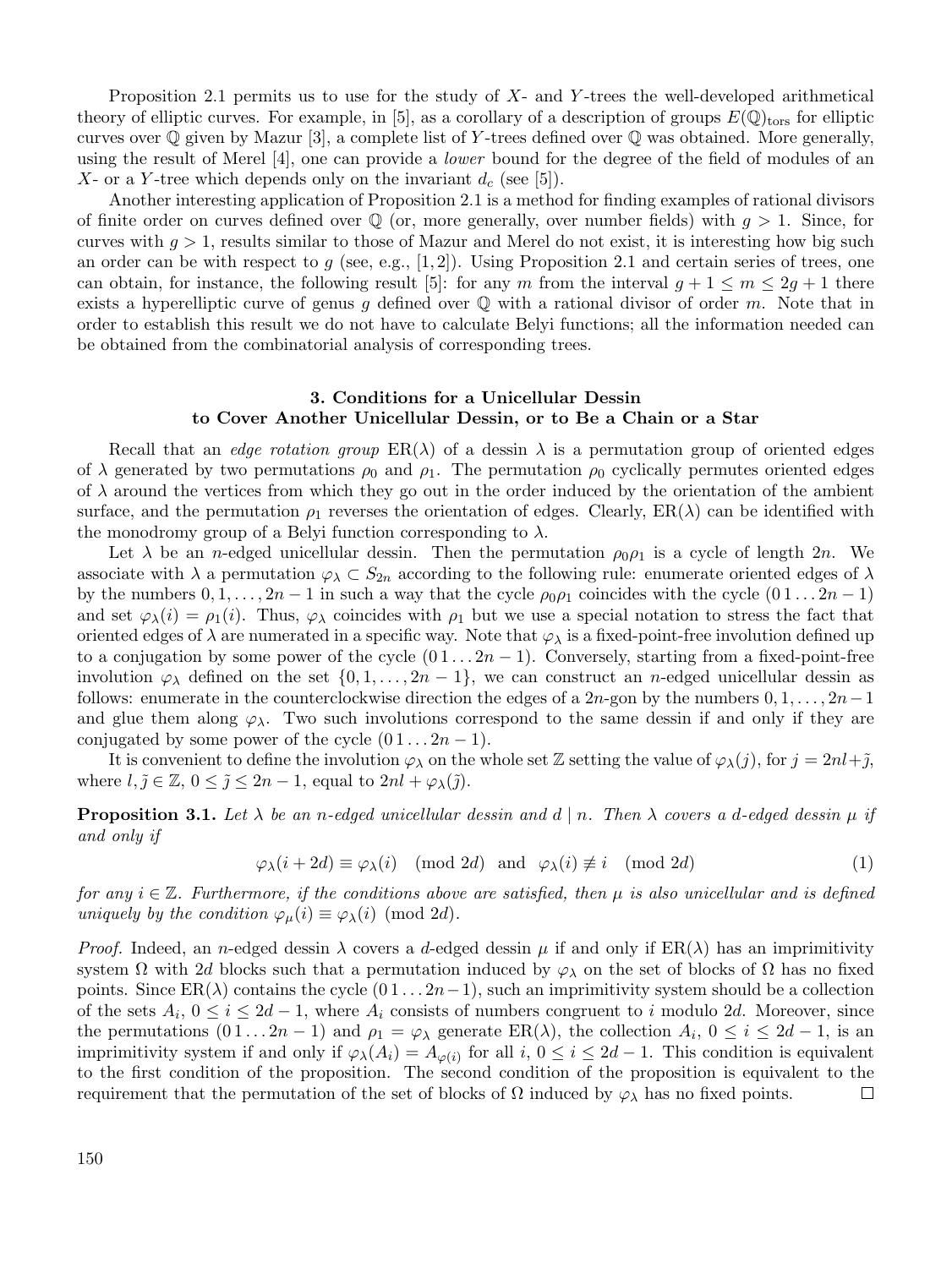**Corollary 3.1.** Let  $\lambda$  be an n-edged tree. Then  $\lambda$  covers a d-edged tree if and only if

$$
\varphi_{\lambda}(i+2d) \equiv \varphi_{\lambda}(i) \pmod{2d} \tag{2}
$$

*for any*  $i \in \mathbb{Z}$ *.* 

*Proof.* Indeed, for an *n*-edged tree  $\lambda$  we have

$$
\varphi_{\lambda}(i) - i \equiv 2|a_i| - 1 \pmod{2n},\tag{3}
$$

where  $a_i$  denotes the branch of  $\lambda$  that contains the oriented edge with number i and grows from the starting point of this edge (see Fig. 3).



Fig. 3

Therefore, the equality

$$
\varphi_{\lambda}(i) - i \equiv 1 \pmod{2} \tag{4}
$$

holds and hence the second condition of Proposition 3.1 is always satisfied. Furthermore, since  $\lambda$  is a tree, the dessin  $\mu$  is also a tree.  $\Box$ 

**Proposition 3.2.** Let  $\mu$  be a d-edged unicellular dessin. Then  $\mu$  is a chain if and only if

$$
\varphi_{\mu}(i) - \varphi_{\mu}(i+1) \equiv 1 \pmod{2d} \tag{5}
$$

*for any*  $i \in \mathbb{Z}$ *.* 

*Proof.* A dessin  $\mu$  is a d-edged chain if and only if  $\varphi_{\mu}$  has the form

$$
\varphi_{\mu}(j) = \begin{cases} \varphi_{\mu}(0) - j & \text{if } 0 \le j \le \varphi_{\mu}(0), \\ 2d + \varphi_{\mu}(0) - j & \text{if } \varphi_{\mu}(0) < j \le 2d - 1, \end{cases}
$$
\n(6)

where  $\varphi_\mu(0)$  is an odd number between 1 and 2d−1 (see Fig. 4). Clearly, condition (6) implies condition (5).



Fig. 4

In the opposite direction, summing equalities (5) from  $i = 0$  to  $i = j - 1$ , we obtain

$$
\varphi_{\mu}(j) \equiv \varphi_{\mu}(0) - j \pmod{2d}.
$$

This implies that  $\varphi_\mu$  has the form (6). In order to establish that  $\varphi_\mu(0)$  is odd, note that if  $\varphi_\mu(0) = 2l$  for some l,  $0 \le l \le d-1$ , then (6) implies that  $\varphi_{\mu}(l) = l$  in contradiction with (4).  $\Box$ 

**Proposition 3.3.** Let  $\mu$  be a d-edged unicellular dessin that has at least one vertex of valency 1. Then  $\mu$ *is a star if and only if*

$$
\varphi_{\mu}(i) + \varphi_{\mu}(i+1) \equiv 2i + 1 \pmod{2d} \tag{7}
$$

*for any*  $i \in \mathbb{Z}$ *.* 

151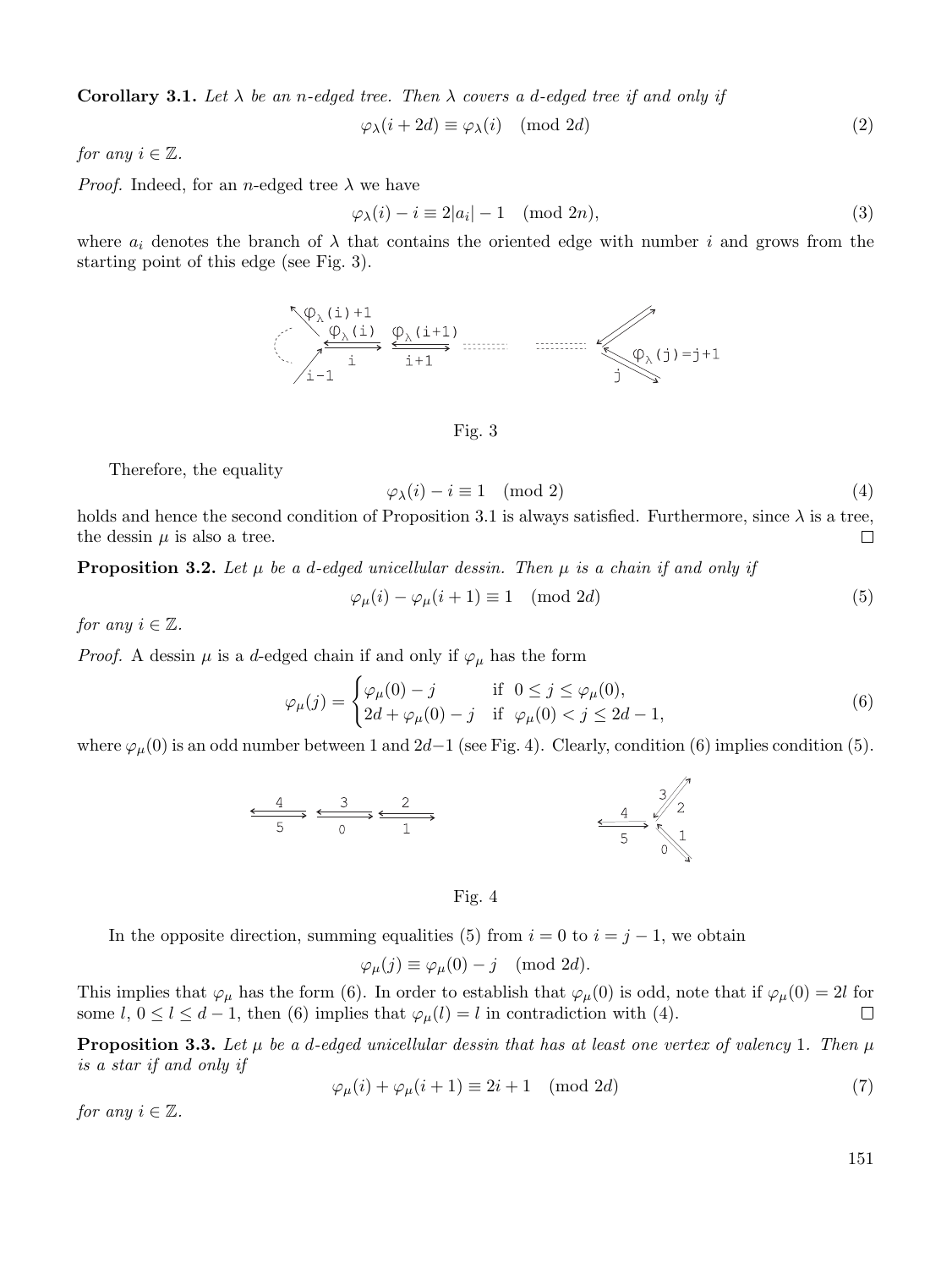*Proof.* A dessin  $\mu$  is a d-edged star if and only if  $\varphi_{\mu}$  has the form

$$
\varphi_{\mu}(j) = \begin{cases}\nj + (-1)^{j} \varphi_{\mu}(0) & \text{if } 0 \leq j + (-1)^{j} \varphi_{\mu}(0) \leq 2d - 1, \\
j + (-1)^{j} \varphi_{\mu}(0) - 2d & \text{if } 2d - 1 < j + (-1)^{j} \varphi_{\mu}(0), \\
2d + j + (-1)^{j} \varphi_{\mu}(0) & \text{if } j + (-1)^{j} \varphi_{\mu}(0) < 0,\n\end{cases}
$$
\n(8)

where either  $\varphi_\mu(0) = 1$  or  $\varphi_\mu(0) = 2d - 1$  (see Fig. 4). Clearly, condition (8) implies condition (7). In the opposite direction, we have

$$
\varphi_{\mu}(0) + (-1)^{j-1} \varphi_{\mu}(j) = \sum_{i=0}^{j-1} (-1)^i (\varphi_{\mu}(i) + \varphi_{\mu}(i+1)) \equiv \sum_{i=0}^{j-1} (-1)^i (2i+1) \pmod{2d}.
$$

Since

$$
\sum_{i=0}^{j-1} (-1)^{i} (2i+1) = (-1)^{j-1} j,
$$

we conclude that

 $\varphi_{\mu}(j) \equiv j + (-1)^{j} \varphi_{\mu}(0) \pmod{2d}.$ (9)

This implies that  $\varphi_\mu$  has the form (8). In order to show that  $\varphi_\mu(0) \equiv \pm 1 \pmod{2d}$ , note that, since  $\mu$  has at least one vertex of valency 1, the permutation  $\rho_0$  has at least one fixed point l. Since  $\rho_0$  =  $(0 1 ... 2d - 1)\varphi_{\mu}$ , the equalities  $\rho_0(l) = l$  and  $(9)$  imply that  $\varphi_{\mu}(0) \equiv \pm 1 \pmod{2d}$ . П

**Corollary 3.2.** *An* n*-edged tree covers a* d*-edged chain* (*a* d*-edged star* ) *if and only if*

$$
\varphi_{\lambda}(i) - \varphi_{\lambda}(i+1) \equiv 1 \pmod{2d} \tag{10}
$$

$$
(\text{respectively, } \varphi_{\lambda}(i) + \varphi_{\lambda}(i+1) \equiv 2i + 1 \pmod{2d} \tag{11}
$$

*for any*  $i \in \mathbb{Z}$ *.* 

*Proof.* Indeed, if an n-edged tree  $\lambda$  covers a d-edged tree  $\mu$ , then by Corollary 3.1 equality (2) holds. Furthermore, if  $\mu$  is a d-edged chain (a d-edged star), then by Proposition 3.2 (respectively, by Proposition 3.3) equality (5) (respectively, equality (7)) holds. Since  $\varphi_{\mu}(i) \equiv \varphi_{\lambda}(i)$  (mod 2d), this implies that condition (10) (respectively, condition (11)) is satisfied.

In the opposite direction, arguing as above, we conclude that condition  $(10)$  (condition  $(11)$ ) implies the condition

$$
\varphi_{\lambda}(j) \equiv \varphi_{\lambda}(0) - j \pmod{2d} \tag{12}
$$

(respectively, 
$$
\varphi_{\lambda}(j) \equiv j + (-1)^{j} \varphi_{\lambda}(0) \pmod{2d}
$$
). (13)

Since (12) as well as (13) implies (2), it follows from Corollary 3.1 that  $\lambda$  covers a d-edged tree  $\mu$ . Furthermore, since (10) ((11)) implies (5) (respectively, (7)), Proposition 3.2 (respectively, Proposition 3.3 taking into account that any tree has vertices of valency 1) implies that  $\mu$  is a d-edged chain (respectively, a d-edged star).  $\Box$ 

## **4. Proof of Theorem 1.1**

In view of Corollary 3.2, in order to prove Theorem 1.1 we only must show that conditions (10) and (11) are actually equivalent to the conditions described in the theorem. It follows from formula (3) that for any  $i, 1 \leq i \leq 2n-2$ , we have

$$
\varphi_{\lambda}(i+1) - \varphi_{\lambda}(i) + 1 = (\varphi_{\lambda}(i+1) - (i+1)) + (i - \varphi_{\lambda}(i)) + 2 \equiv 2|a_{i+1}| + 2|a_{\varphi_{\lambda}(i)}| \pmod{2d}.
$$

Since the branches  $a_{i+1}$  and  $a_{\varphi_{\lambda}(i)}$  are adjacent and any adjacent branches have such a form for some i (see Fig. 5), this implies that condition (10) holds if and only if the sum of the weights of any two adjacent branches of  $\lambda$  is divisible by d.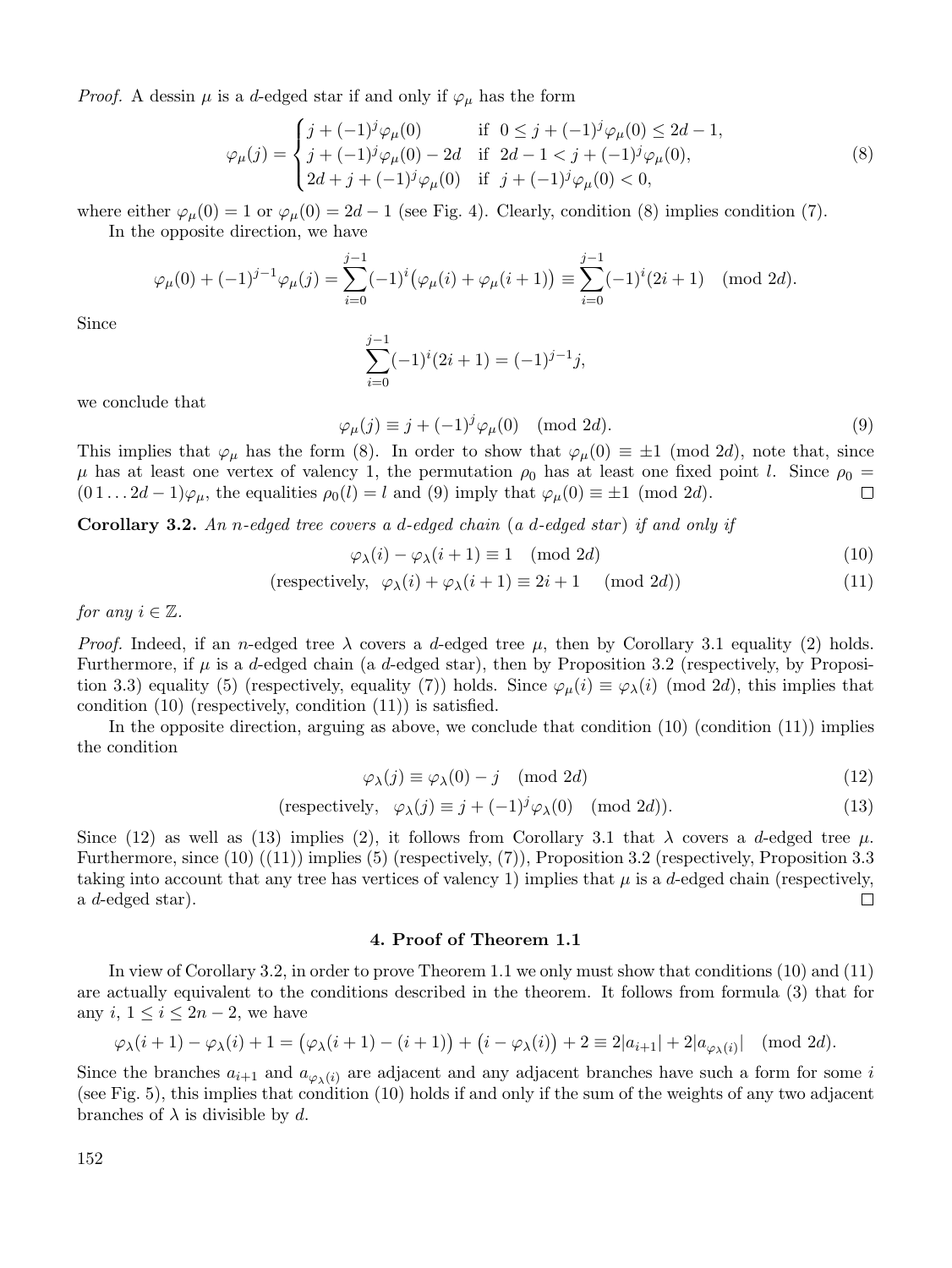

Fig. 5

Similarly,

$$
\varphi_{\lambda}(i+1) + \varphi_{\lambda}(i) - (2i+1) = (\varphi_{\lambda}(i+1) - (i+1)) - (i - \varphi_{\lambda}(i)) \equiv 2|a_{i+1}| - 2|a_{\varphi_{\lambda}(i)}| \pmod{2d}.
$$

Therefore, condition (11) is satisfied if and only if the difference of the weights of any two adjacent branches of  $\lambda$  is divisible by d.

Let us remark that the condition of the theorem concerning chains is automatically satisfied at every vertex of  $\lambda$  of valency 2. In particular, an n-edged chain covers a d-edged chain if and only if d | n, which corresponds to the decomposition  $T_n(z) = T_d(T_{n/d}(z))$ . On the other hand, for a vertex u of odd valency k this condition is equivalent to the requirement that  $d \mid |a|$  for any branch a growing from u. Indeed, the set of all branches growing from u has the form  $a_i, a_{\rho_0(i)}, a_{\rho_0^2(i)}, \ldots, a_{\rho_0^{k-1}(i)}$  for some  $i, 0 \le i \le 2n-1$ . Since k is odd, for any  $j \geq 0$  we have

$$
|a_{\rho_0^{j+1}(i)}|-|a_{\rho_0^j(i)}|=\sum_{s=0}^{k-2}(-1)^s(\,|a_{\rho_0^{j+s+1}(i)}|+|a_{\rho_0^{j+s+2}(i)}| \,)\equiv 0\pmod{d}.
$$

Since also

 $|a_{\rho_0^{j+1}(i)}| + |a_{\rho_0^j(i)}| \equiv 0 \pmod{d}, \quad j \ge 0,$  (14)

this implies that  $2|a_{\rho_0^j(i)}| \equiv 0 \pmod{d}$  for any  $j, 0 \le j \le k-1$ . Hence, either  $|a_{\rho_0^j(i)}| \equiv 0 \pmod{d}$ , or  $|a_{\rho_0^j(i)}| \equiv d/2 \pmod{d}$ . If for all  $j, 0 \le j \le k-1$ , we have  $|a_{\rho_0^j(i)}| \equiv d/2 \pmod{d}$ , then summing these equalities and taking into account that  $k$  is odd we conclude that

$$
n = |a_i| + |a_{\rho_0(i)}| + \cdots + |a_{\rho_0^{k-1}(i)}| \equiv d/2 \pmod{d},
$$

in contradiction with  $d | n$ . Therefore,  $d | a_{\rho_0^j(i)} |$  for at least one  $j, 0 \le j \le k-1$ . It follows now from equalities (14) by induction that  $d | |a_{\rho_0^j(i)}|$  for all  $j, 0 \le j \le k - 1$ .

# **REFERENCES**

- 1. E. F. Flynn, "The arithmetic of hyperelliptic curves," in: *Algorithms in Algebraic Geometry and Applications*, Progress Math., Vol. 143, Birkhäuser, Boston (1996), pp. 165–175.
- 2. F. Leprévost, "Famille de courbes hyperelliptique de genre  $q$  munies d'une classe de diviseurs rationnels d'ordre  $2q^2 + 4q + 1$ ," in: *Séminaire de Théorie des Nombres, Paris, France, 1991–1992*, Progress Math., Vol. 116, Birkhäuser, Boston (1994), pp. 107–119.
- 3. B. Mazur, "Rational points on modular curves," in: *Modular Functions of One Variable. V*, Lecture Notes Math., Vol. 601, Springer, Berlin (1977), pp. 107–148.
- 4. L. Merel, "Bornes pour la torsion des courbes elliptiques sur les corps de nombres," *Invent. Math.*, **124**, No. 1–3, 437–449 (1996).
- 5. F. Pakovitch, "Combinatoire des arbres planaires et arithm´etique des courbes hyperelliptiques," *Ann. Inst. Fourier*, **48**, No. 2, 1001–1029 (1998).
- 6. F. Pakovich, "On trees admitting morphisms onto hedgehogs or onto chains," *Usp. Mat. Nauk*, **55**, No. 3, 593–594 (2000).
- 7. L. Schneps, ed., *The Grothendieck Theory of Dessins D'enfants*, London Math. Soc. Lect. Note Ser., Vol. 200, Cambridge Univ. Press (1994).